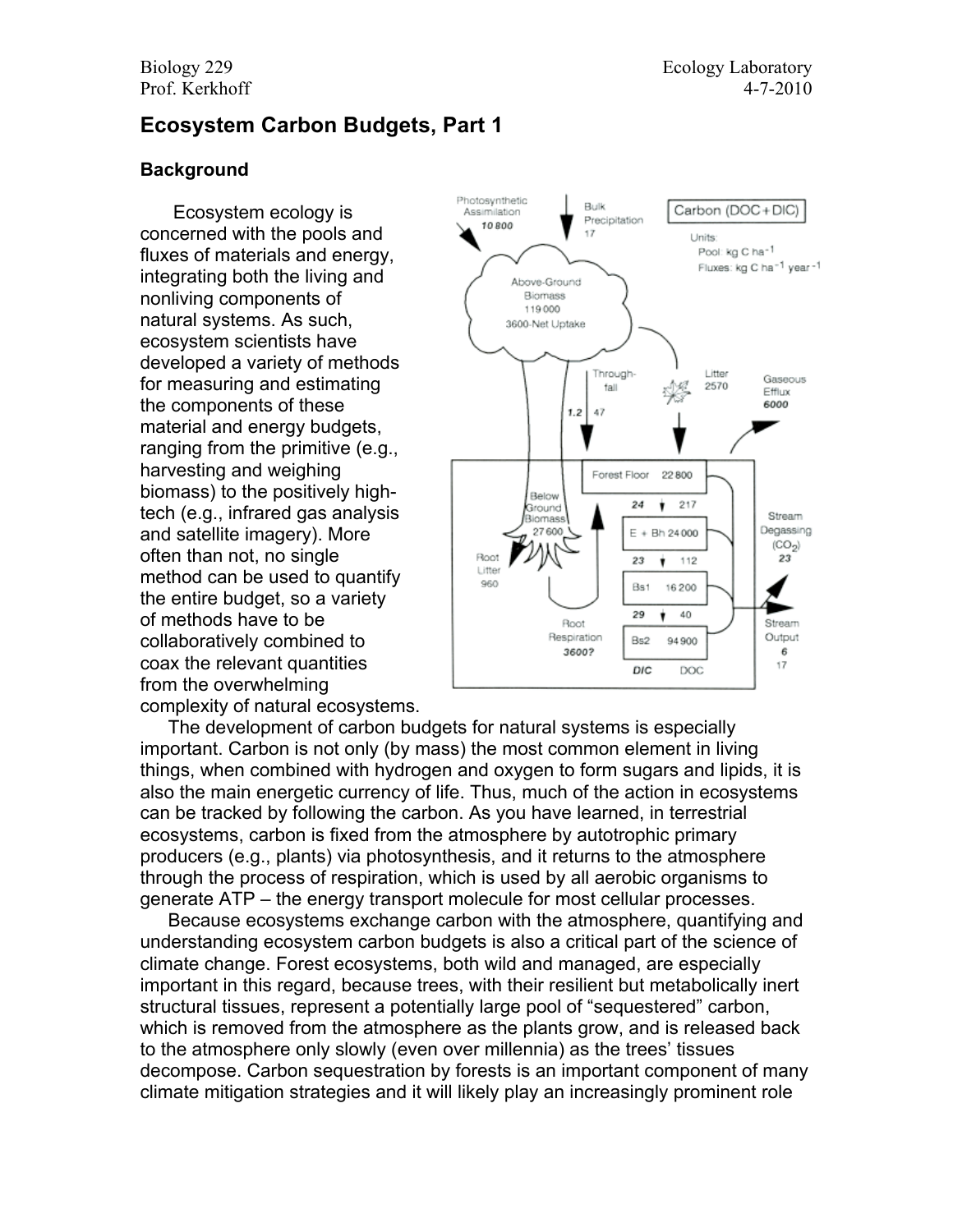in the policy discussion as humans get around to addressing this most critically important environmental issue of our time.

However, even though trees represent a large carbon pool, measuring ecosystem carbon budgets is not as easy as just going out and weighing a few trees. Forest ecosystems are dauntingly complex, with a convoluted network of trophic interactions that all involve carbon transfer. In particular, decomposition processes in forest soils are a key part of the forest carbon budget, and some forest soils can contain as much carbon per square meter as the trees themselves. So quantifying soil carbon pools and fluxes, and the transfers of carbon from the plants to the soil, is very important.

Over the next three weeks, we will be investigating the carbon budgets of two nearby ecosystems on the BFEC: the hilltop eastern white pine (*Pinus strobus)*  plantation and a riparian oldfield successional forest dominated by sycamore (*Platanus occidentalis).* We will estimate four carbon pools: aboveground carbon in live biomass, aboveground carbon in dead woody biomass, carbon in the forest floor, and mineral soil carbon. We will also measure two carbon fluxes on two very different time scales. First, based on patterns of growth recorded in the rings of the trees, we will estimate the live mass carbon increment of the trees. Finally, on a much faster timescale, we will directly measure the rate at which carbon is released from soil in the form of carbon dioxide  $(CO<sub>2</sub>)$  via respiration.

### **QUESTIONS FOR YOUR CONSIDERATION:**

- **Photosynthesis moves carbon from atmosphere to plants. Soil respiration moves carbon from biota back to the atmosphere. What processes move carbon from plants to the soil, i.e., what different paths can carbon take from leaf to soil?**
- **How else can carbon leave the soil?**
- **What fraction of a tree is carbon? Does this vary a lot between species? Between young and old trees?**

#### **Study Design – Back Story**

For this exercise, we will be taking advantage of a sort of ongoing natural experiment at the BFEC. In honor of Earth Day 1990, Dr. Thomas Jegla arranged for the Newark Audubon Society to donate 1,000 white pine seedlings to Kenyon College. Drs. Ray Heithaus and Kathy Van Alstyne supervised Kenyon students and community members in the planting of these trees on a hillside above the BFEC farmhouse. The trees were planted in two grids, distinguished by 10 and 15 foot spacing between seedlings. Then in the spring of 1992 students in the Experimental Ecology class measured the surviving trees and began a largescale experiment by fertilizing half of the individuals in each spacing. From the Fall of 1992 to 2001 students in An Introduction to Experimental Biology continued data collection.

At around the same time (1994), two plots of BFEC land along the Kokosing River that had long been utilized for crop agriculture were removed from cultivation and allowed to undergo secondary succession. Early on, these fields were colonized by typical, early successional species, including goldenrods. Over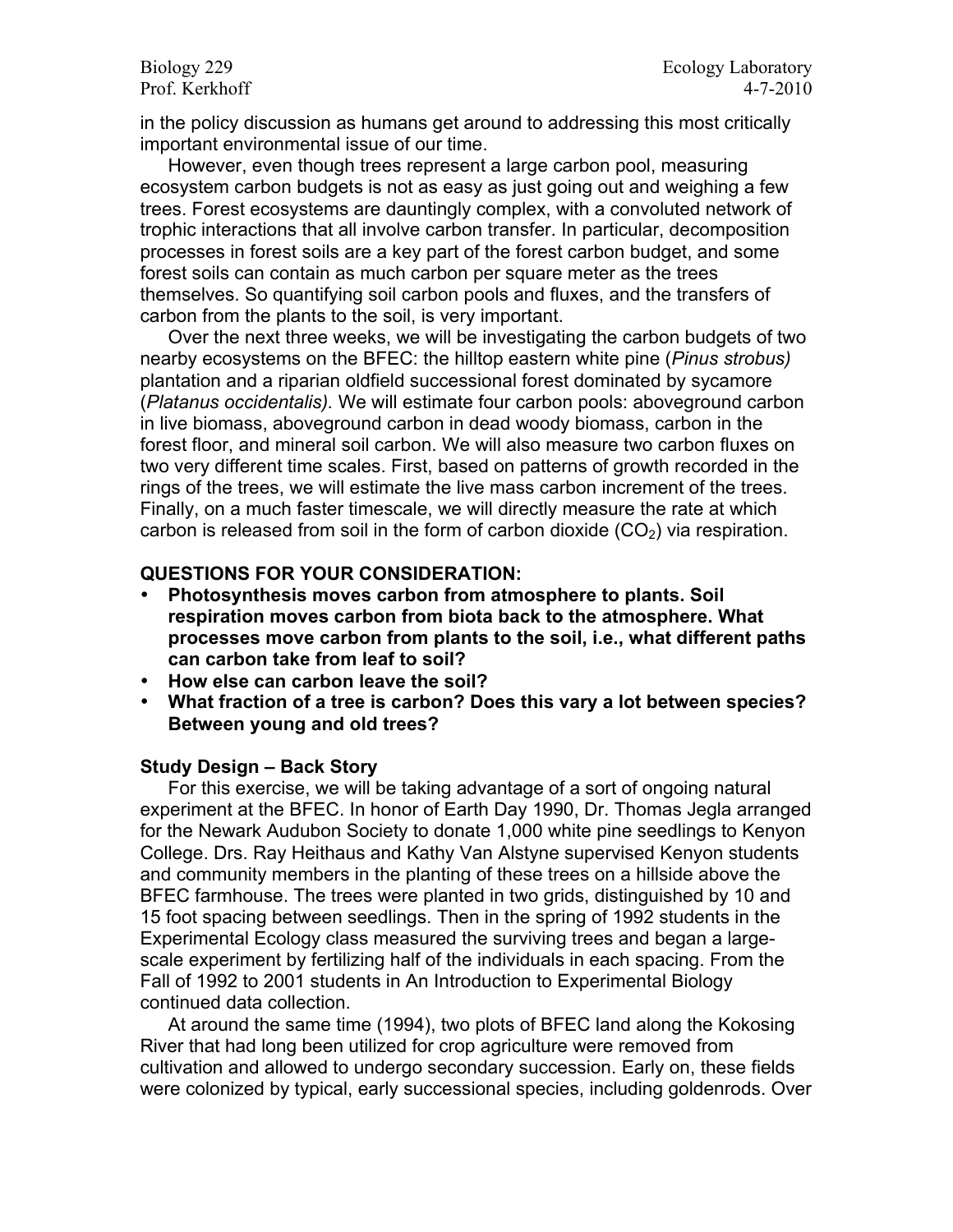time, more woody species began to colonize the sites, including ash-leaved maple, sycamore, cottonwood, multiflora rose, black cherry, and several oaks. The site we will be sampling lies between the Kokosing Gap Trail and the river, near the southeast corner of the BFEC property.

This project will require three weeks to complete, based on the following schedule:

- 1. Week 1 Field sampling at the Pine Plantation site
- 2. Week 2 Field sampling at the Sycamore site and Respiration set up
- 3. Week 3 Laboratory tissue analyses and Budget calculations

Because the procedure (like the problem itself) is a complicated one, it is extremely important that you come to class prepared and ready to work in a focused manner. The complicated procedure also means that we are going to have to divide up our tasks and work collaboratively.

## **Sampling Procedure**

Our forest inventory measurements will be based on those used by the USDA Forest Service as part of the Forest Inventory and Analysis Project, as adapted by Bradford et al. (2010) for carbon budget estimation. We will establish a circular plot 20 m in diameter using two tapes and an ultrasonic transponder. The plot will be divided in quarters along the east-west and north-south axes, and each quarter will be the responsibility of four student researchers. Within each quarter, we will collect data for the following:

- 1. **Aboveground tree biomass:** Measure the diameter at breast height (dbh) of each tree (> 2.5 cm dbh) and identifying it to species. Record if a tree looks dead.
- 2. **Understory woody biomass:** Measure diameter at 15 cm above ground and identify all woody seedlings, shrubs, and saplings (< 2.5 cm dbh) within a 3 m radius micro plot, centered 4.5 m N-S and 4.5 m E-W of the main plot center.
- 3. **Understory herbaceous biomass:** Collect all living plant matter (clipped to ground level) in a single 0.25  $m^2$  quadrat located  $\overline{7}$  N-S and  $\overline{7}$  m E-W of the plot center. Place it in a paper bag and label it.
- 4. **Forest floor biomass**: Collect all non-living organic material in the same 0.25  $\text{m}^2$  quadrats mentioned above, including the organic soil horizon and fine plant roots. **Separately bag and label the organic litter and soil fractions.**
- 5. **Mineral soil:** carbon will be measured in a mineral soil core sample taken from each quadrat after the forest floor material is removed. Place the soil core in a paper bag and label it.
- 6. **Downed woody biomass:** Search the quarter plot for any downed branches or trunks with a basal diameter > 5 cm. Record the species of the downed wood if possible.
- 7. **Tree coring for estimates of woody mass increment:** Take two increment cores from your quarter plot on your smallest tree > 5 cm dbh and the largest tree in your quarter plot. I will demonstrate the method.